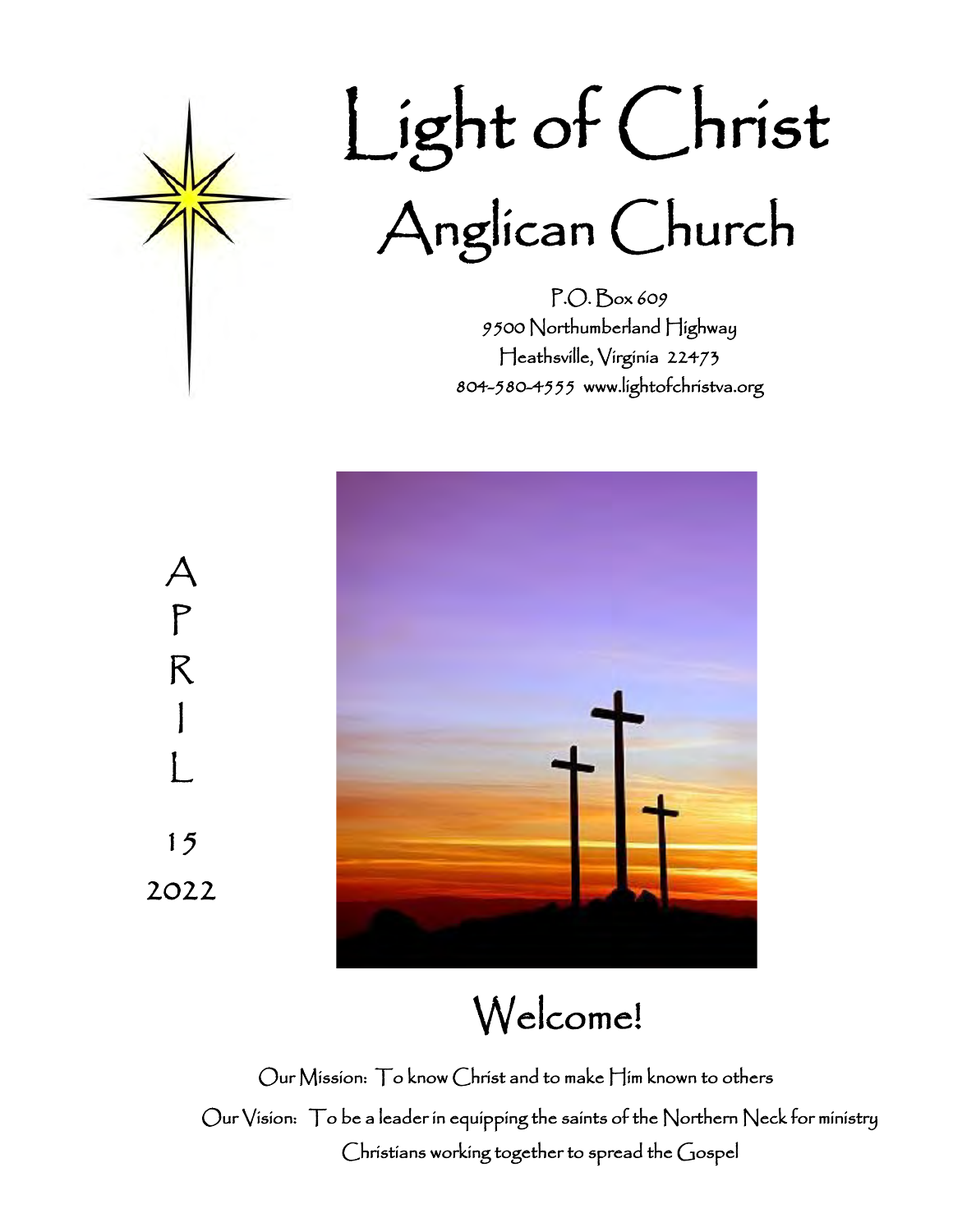#### **IN THE LORD'S SERVICE**

**Priest** - The Rev. Mike Moffitt **Pianist** - Jan Beckett **Guest Singer** - Lynne Cerar **Lesson Reader** - Charlaine Andrulot **Prayers of the People -** Sandi Ward **Altar Guild -** Anna Brennan **Audio/Visual Technicians** - Wayne Hamlett, or Randy Smith, Fred Wimberly, **Vestry Duty** - George Beckett **Counter** - Betty Dillingham

#### **THIS WEEK'S ACTIVITIES**

| Sun. | $10:00$ a.m.<br>11.00 $a.m.$ | Sunday Worship<br>LOC Ringers practice |
|------|------------------------------|----------------------------------------|
| Wed. | $10:00 - 12$                 | Zoom Intercessory Prayer               |
| Fri. | 7:00 p.m.                    | <b>Zoom Prayer Meeting</b>             |

Due to the Covid-19 virus, activities normally held in the church have been limited. We hope to resume our normal schedules soon.

Newcomers are welcome.

#### **PARISH LEADERSHIP AND STAFF**

**Staff Clergy** - The Rev. Michael J. Moffitt, Rector **Senior Warden** - George Beckett **Junior Warden** - Bill Andrulot **Treasurer** - Courtney Ludeman **Registrar** - Jan Beckett **Assistant Treasurer** - Betty Dillingham **Members of the Vestry** - Constance McDearmon, Doug Ludeman, Ed Feddeman and Sandi Ward **Webmaster** - Joy Gwaltney **Office Manager** - Joyce Olverson **Office email** - lightofchristva@gmail.com **Office phone** - 804-580-4555 **Office hours** - Monday: 8:00 a.m. - 1:00 p.m. Tuesday - Friday: 8:00 a.m. - 2:00 p.m. **Prayer Line** - 804-724-8005

#### **COPYRIGHT NOTICE**

Light of Christ Anglican Church makes every effort to acquire requisite copyright permissions to reprint all text, lyrics, and music that appear in this worship quide. Materials from The Hymnal 1982; Lift Every Voice and Sing II; and Wonder, Love, and Praise are used with permission of RiteSong, all rights reserved; and under OneLicense.net #A-714729. Copyright permissions for materials from Light of Christ Song Book (the "Blue Book") compiled by Light of Christ Anglican Church may be found therein. Other permissions accompany items as they appear in the course of this worship guide. Light of Christ Anglican Church also holds CCLI (Christian Copyright Licensing International) license #2429023, which covers much of the aforementioned material redundantly. Scripture quotations are *from the* HOLY BIBLE*,* ENGLISH STANDARD VERSION*®* . (ESV*®), copyright © 2001 by Crossway Bibles, a publishing ministry of Good News Publishers. Used by permission. All rights reserved.*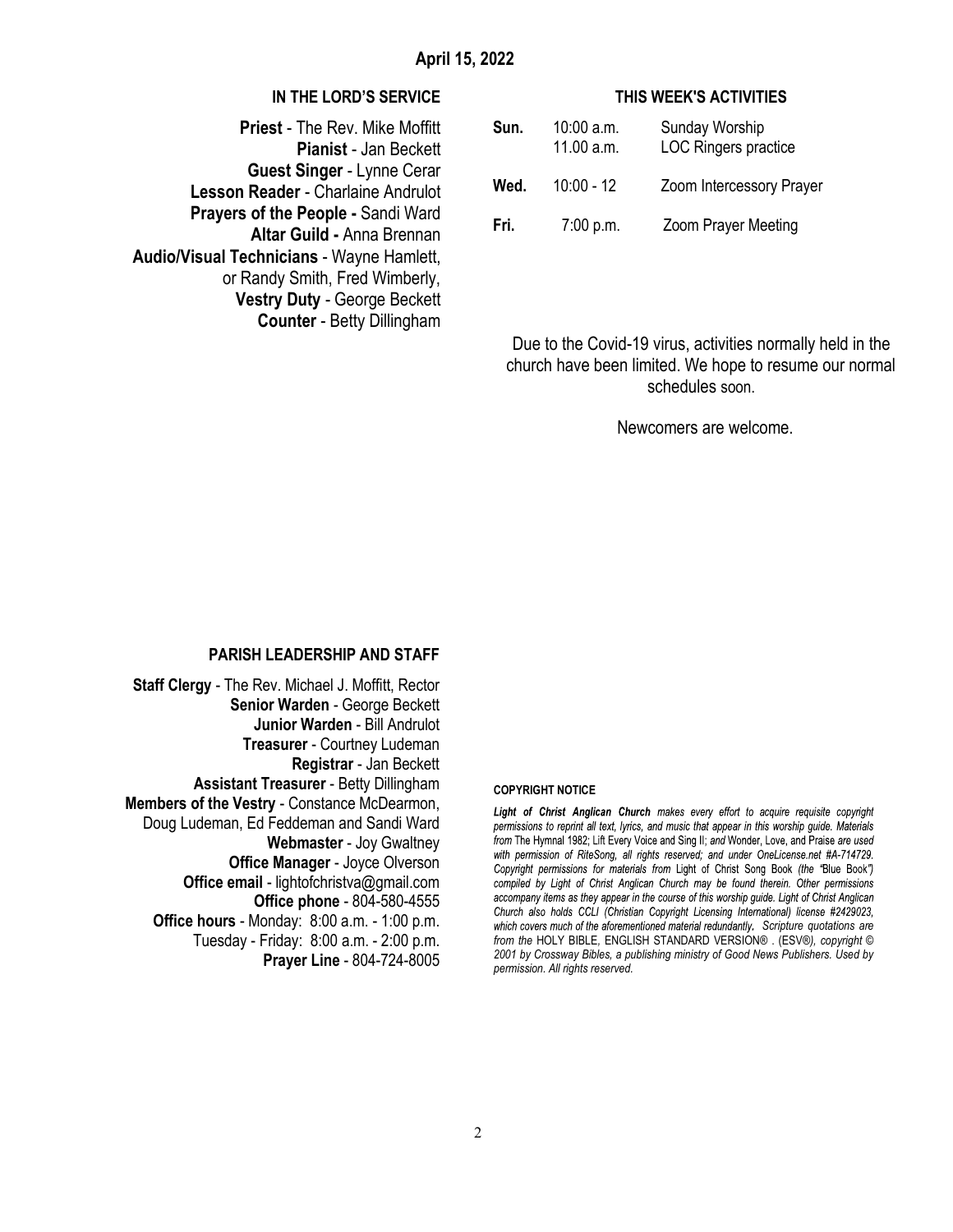Good Friday Worship

April 15, 2022 *Renewed Ancient Text* 

*The priest enters in silence. All kneel for silent prayer.* 

**The Priest rises and says:** All we like sheep have gone astray; we have turned every one to his own way, **People: And the Lord has laid on him the iniquity of us all.** 

**Priest:** Let us pray.

Almighty God, we beseech you graciously to behold this your family, for whom our Lord Jesus Christ was willing to be betrayed and given into the hands of sinners, and to suffer death upon the Cross; who now lives and reigns with you and the Holy Spirit, one God, for ever and ever.

#### **People: Amen.**

*The people sit.* 

## **First Reading: Genesis 22:1–18**

**Reader:** <sup>1</sup> After these things God tested Abraham and said to him, "Abraham!" And he said, "Here I am." <sup>2</sup> He said, "Take your son, your only son Isaac, whom you love, and go to the land of Moriah, and offer him there as a burnt offering on one of the mountains of which I shall tell you." <sup>3</sup> So Abraham rose early in the morning, saddled his donkey, and took two of his young men with him, and his son Isaac. And he cut the wood for the burnt offering and arose and went to the place of which God had told him. <sup>4</sup>On the third day Abraham lifted up his eyes and saw the place from afar. <sup>5</sup> Then Abraham said to his young men, "Stay here with the donkey; I and the boy will go over there and worship and come again to you." <sup>6</sup> And Abraham took the wood of the burnt offering and laid it on Isaac his son. And he took in his hand the fire and the knife. So they went both of them together. <sup>7</sup> And Isaac said to his father Abraham, "My father!" And he said, "Here I am, my son." He said, "Behold, the fire and the wood, but where is the lamb for a burnt offering?" <sup>8</sup> Abraham said, "God will provide for himself the lamb for a burnt offering, my son." So they went both of them together. <sup>9</sup> When they came to the place of which God had told him, Abraham built the altar there and laid the wood in order and bound Isaac his son

**Reader:** The Word of the Lord. **People: Thanks be to God.**

and laid him on the altar, on top of the wood. <sup>10</sup> Then Abraham reached out his hand and took the knife to slaughter his son. <sup>11</sup> But the angel of the LORD called to him from heaven and said, "Abraham, Abraham!" And he said, "Here I am." <sup>12</sup> He said, "Do not lay your hand on the boy or do anything to him, for now I know that you fear God, seeing you have not withheld your son, your only son, from me." <sup>13</sup> And Abraham lifted up his eyes and looked, and behold, behind him was a ram, caught in a thicket by his horns. And Abraham went and took the ram and offered it up as a burnt offering instead of his son. <sup>14</sup> So Abraham called the name of that place, "The LORD will provide"; as it is said to this day, "On the mount of the LORD it shall be provided." <sup>15</sup> And the angel of the LORD called to Abraham a second time from heaven <sup>16</sup> and said, "By myself I have sworn, declares the LORD, because you have done this and have not withheld your son, your only son, <sup>17</sup> I will surely bless you, and I will surely multiply your offspring as the stars of heaven and as the sand that is on the seashore. And your offspring shall possess the gate of his enemies, <sup>18</sup> and in your offspring shall all the nations of the earth be blessed, because you have obeyed my voice."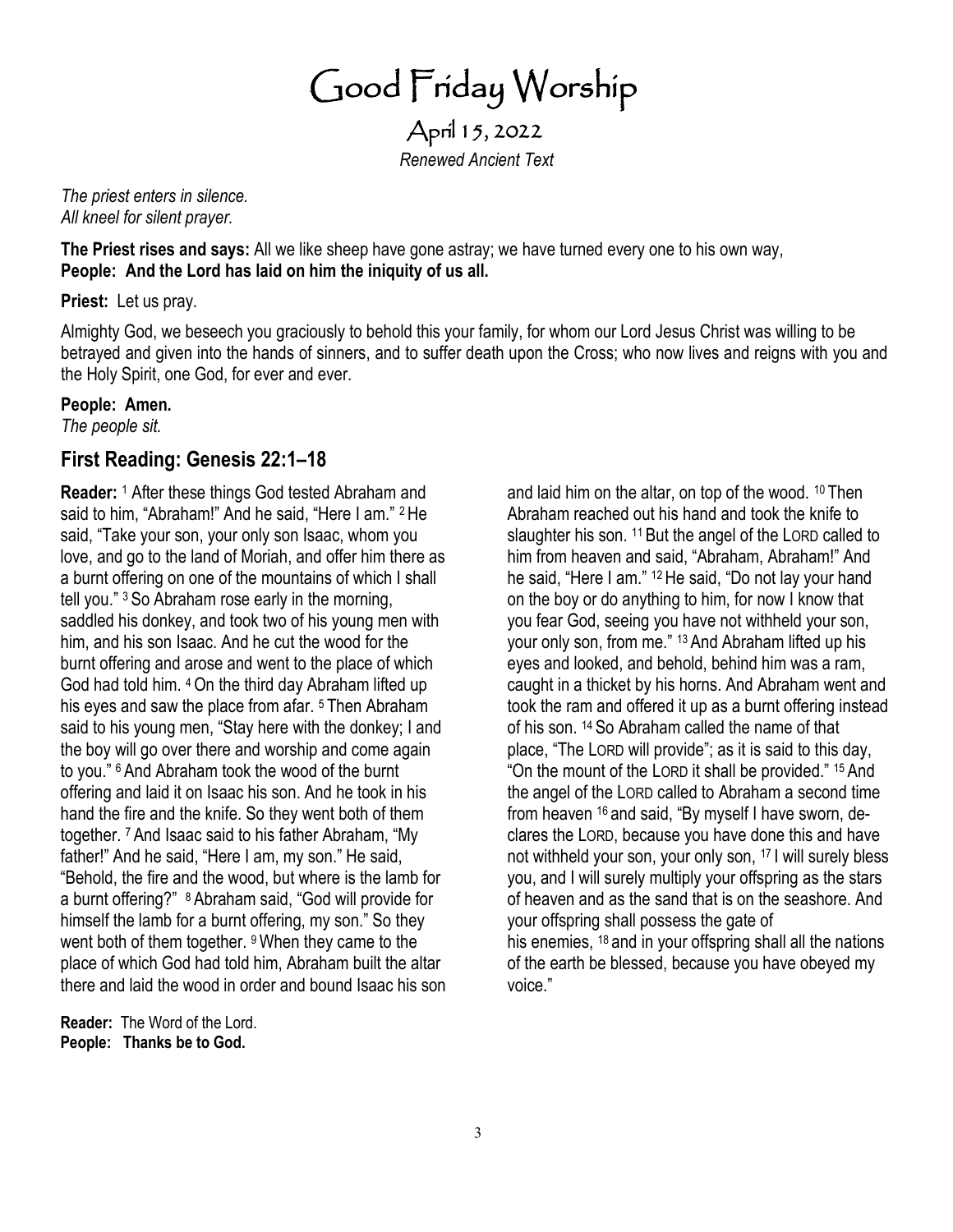## **The Psalm: 40:1–16 BCP pp. 319-321**

Expectans expectavi

1 I waited patiently for the Lord, \* and he inclined to me, and heard my call.

<sup>2</sup> He brought me out of the horrible pit, out of the mire and clay; \*

he set my feet upon the rock, and secured my footing.

- <sup>3</sup> He has put a new song in my mouth, \* a song of thanksgiving unto our God.
- <sup>4</sup> Many shall see and fear, \* and shall put their trust in the Lord.
- <sup>5</sup> Blessed is the man who has set his hope in the Lord, \* and has not turned to the proud, or to those who go about lying.

<sup>6</sup> O Lord my God, great are the wondrous works which you have done, and also your thoughts toward us; \*

there is none who can be compared with you.

- <sup>7</sup> If I should declare them and speak of them, \* they would be more than I am able to express.
- <sup>8</sup> Sacrifice and offering you do not desire, \* but my ears you have opened.
- <sup>9</sup> Burnt offerings and sin offerings you have not required, \* and so I said, "Behold, I come;

<sup>10</sup> In the volume of the book it is written of me, that I delight to do your will, O my God; \*

indeed, your law is within my heart."

<sup>11</sup> I have declared your righteousness in the great congregation; \*

behold, I will not restrain my lips, O Lord, and that you know.

- <sup>12</sup> I have not hidden your righteousness within my heart; \* my talk has been of your truth and of your salvation.
- <sup>13</sup> I have not concealed your loving mercy and truth \* from the great congregation.
- <sup>14</sup> Withdraw not your mercy from me, O Lord; \* let your loving-kindness and your truth always preserve me.

<sup>15</sup> For innumerable troubles have encompassed me; my sins have taken such hold of me that I am not able to look up; \*

> indeed, they are more in number than the hairs of my head, and my heart has utterly failed me.

<sup>16</sup> O Lord, let it be your pleasure to deliver me; \* make haste, O Lord, to help me.

**Reader and People: Glory to the Father, and to the Son, and to the Holy Spirit; as it was in the beginning, is now, and will be forever. Amen.** 

## **Second Reading: Hebrews 10:1–25**

<sup>1</sup>For since the law has but a shadow of the good things to come instead of the true form of these realities, it can never, by the same sacrifices that are continually offered every year, make perfect those who draw near. <sup>2</sup>Otherwise, would they not have ceased to be offered, since the worshipers, having once been cleansed, would no longer have any consciousness of sins? <sup>3</sup>But in these sacrifices there is a reminder of sins every year. <sup>4</sup> For it is impossible for the blood of bulls and goats to take away sins. 5 Consequently, when Christ came into the world, he said, "Sacrifices and offerings you have not desired, but a body have you prepared for me; 6 in burnt offerings and sin offerings you have taken no pleasure. <sup>7</sup> Then I said, 'Behold, I have come to do your will, O God, as it is written of me in the scroll of the book.'" 8When he said above, "You have neither desired nor taken pleasure in sacrifices

and offerings and burnt offerings and sin offerings" (these are offered according to the law), <sup>9</sup> then he added, "Behold, I have come to do your will." He does away with the first in order to establish the second. <sup>10</sup> And by that will we have been sanctified through the offering of the body of Jesus Christ once for all. <sup>11</sup> And every priest stands daily at his service, offering repeatedly the same sacrifices, which can never take away sins. <sup>12</sup> But when Christ had offered for alltime a single sacrifice for sins, he sat down at the right hand of God, <sup>13</sup> waiting from that time until his enemies should be made a footstool for his feet. <sup>14</sup> For by a single offering he has perfected for all time those who are being sanctified. <sup>15</sup> And the Holy Spirit also bears witness to us; for after saying, <sup>16</sup> "This is the covenant that I will make with them after those days, declares the Lord: I will put my laws on their hearts, and write them on their minds," <sup>17</sup> then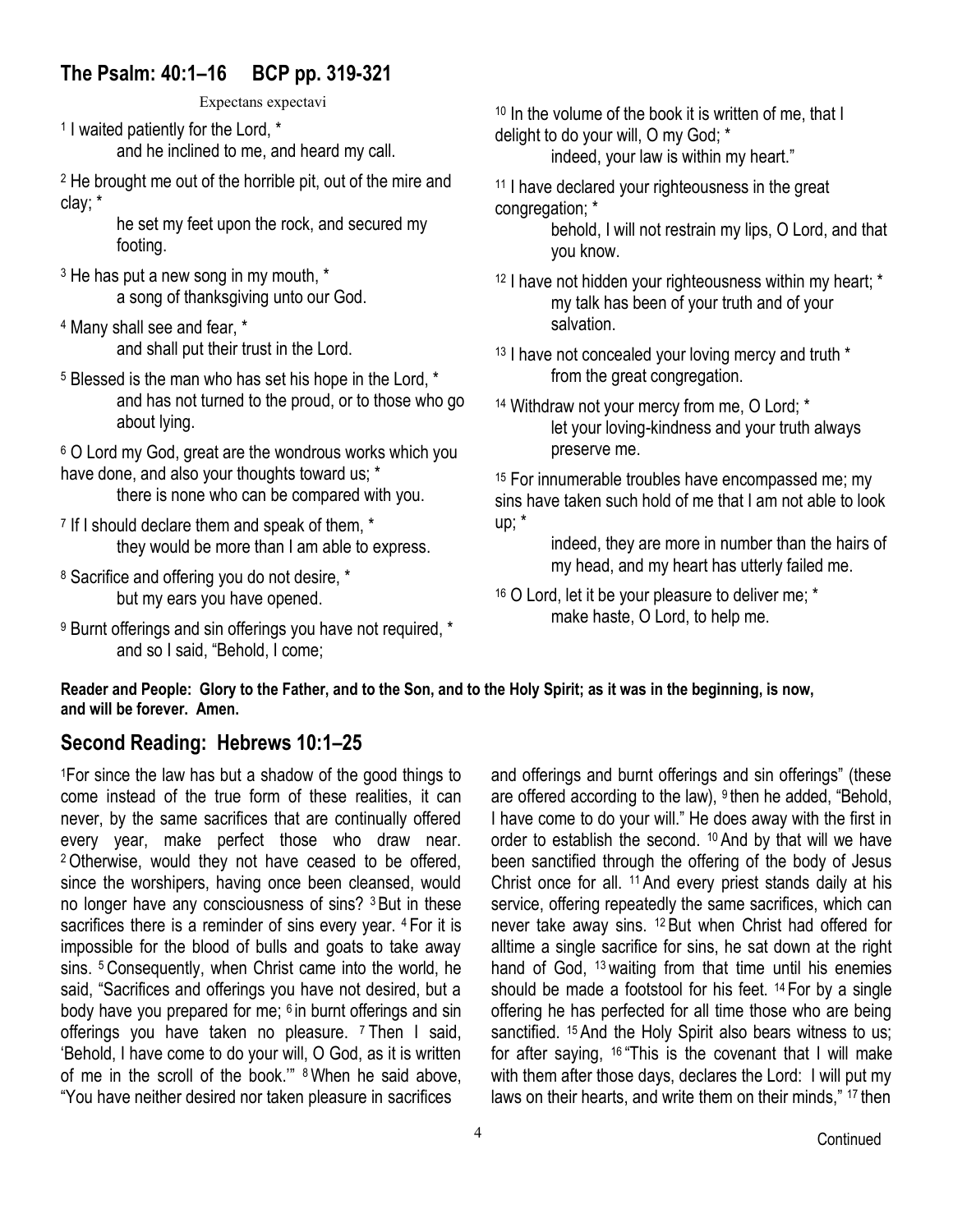he adds, "I will remember their sins and their lawless deeds no more." <sup>18</sup>Where there is forgiveness of these, there is no longer any offering for sin. <sup>19</sup> Therefore, brothers, since we have confidence to enter the holy places by the blood of Jesus, <sup>20</sup> by the new and living way that he opened for us through the curtain, that is, through his flesh, <sup>21</sup> and since we have a great priest over the house of God, <sup>22</sup> let us draw near with a true heart in full assurance

**Reader:** The Word of the Lord. **People: Thanks be to God.**

#### **The Holy Gospel: John 19:1–37**

**Priest:** The Holy Gospel of our Lord Jesus Christ according to John. **People: Glory to you, Lord Christ.**

<sup>1</sup> Then Pilate took Jesus and flogged him. <sup>2</sup> And the soldiers twisted together a crown of thorns and put it on his head and arrayed him in a purple robe.  $3$  They came up to him, saying, "Hail, King of the Jews!" and struck him with their hands. <sup>4</sup> Pilate went out again and said to them, "See, I am bringing him out to you that you may know that I find no guilt in him." <sup>5</sup> So Jesus came out, wearing the crown of thorns and the purple robe. Pilate said to them, "Behold the man!" <sup>6</sup> When the chief priests and the officers saw him, they cried out, "Crucify him, crucify him!" Pilate said to them, "Take him yourselves and crucify him, for I find no guilt in him." <sup>7</sup> The Jews answered him, "We have a law, and according to that law he ought to die because he has made himself the Son of God." <sup>8</sup>When Pilate heard this statement, he was even more afraid. <sup>9</sup>He entered his headquarters again and said to Jesus, "Where are you from?" But Jesus gave him no answer. <sup>10</sup> So Pilate said to him, "You will not speak to me? Do you not know that I have authority to release you and authority to crucify you?" <sup>11</sup> Jesus answered him, "You would have no authority over me at all unless it had been given you from above. Therefore he who delivered me over to you has the greater sin." <sup>12</sup> From then on Pilate sought to release him, but the Jews cried out, "If you release this man, you are not Caesar's friend. Everyone who makes himself a king opposes Caesar." <sup>13</sup> So when Pilate heard these words, he brought Jesus out and sat down on the judgment seat at a place called The Stone Pavement, and in Aramaic Gabbatha. <sup>14</sup> Now it was the day of Preparation of the Passover. It was about the sixth hour. He said to the Jews, "Behold your King!" <sup>15</sup> They cried out, "Away with him, away with him, crucify him!" Pilate said to them, "Shall I crucify your King?" The chief priests answered, "We have no king but Caesar." <sup>16</sup> So he delivered him over to them to be crucified. So they took Jesus,<sup>17</sup> and he went out, bearing his own

of faith, with our hearts sprinkled clean from an evil conscience and our bodies washed with pure water. <sup>23</sup> Let us hold fast the confession of our hope without wavering, for he who promised is faithful. <sup>24</sup>And let us consider how to stir up one another to love and good works, <sup>25</sup> not neglecting to meet together, as is the habit of some, but encouraging one another, and all the more as you see the Day drawing near.

cross, to the place called The Place of a Skull, which in Aramaic is called Golgotha. <sup>18</sup> There they crucified him, and with him two others, one on either side, and Jesus between them. <sup>19</sup> Pilate also wrote an inscription and put it on the cross. It read, "Jesus of Nazareth, the King of the Jews." <sup>20</sup> Many of the Jews read this inscription, for the place where Jesus was crucified was near the city, and it was written in Aramaic, in Latin, and in Greek. <sup>21</sup>So the chief priests of the Jews said to Pilate, "Do not write, 'The King of the Jews,' but rather, 'This man said, I am King of the Jews.'" <sup>22</sup> Pilate answered, "What I have written I have written." 23When the soldiers had crucified Jesus, they took his garments and divided them into four parts, one part for each soldier; also his tunic. But the tunic was seamless, woven in one piece from top to bottom, <sup>24</sup> so they said to one another, "Let us not tear it, but cast lots for it to see whose it shall be." This was to fulfill the Scripture which says, "They divided my garments among them, and for my clothing they cast lots." So the soldiers did these things, <sup>25</sup> but standing by the cross of Jesus were his mother and his mother's sister, Mary the wife of Clopas, and Mary Magdalene. <sup>26</sup> When Jesus saw his mother and the disciple whom he loved standing nearby, he said to his mother, "Woman, behold, your son!" <sup>27</sup> Then he said to the disciple, "Behold, your mother!" And from that hour the disciple took her to his own home. <sup>28</sup> After this, Jesus, knowing that all was now finished, said (to fulfill the Scripture), "I thirst." <sup>29</sup> A jar full of sour wine stood there, so they put a sponge full of the sour wine on a hyssop branch and held it to his mouth. <sup>30</sup>When Jesus had received the sour wine, he said, "It is finished," and he bowed his head and gave up his spirit. <sup>31</sup> Since it was the day of Preparation, and so that the bodies would not remain on the cross on the Sabbath (for that Sabbath was a high day), the Jews asked Pilate that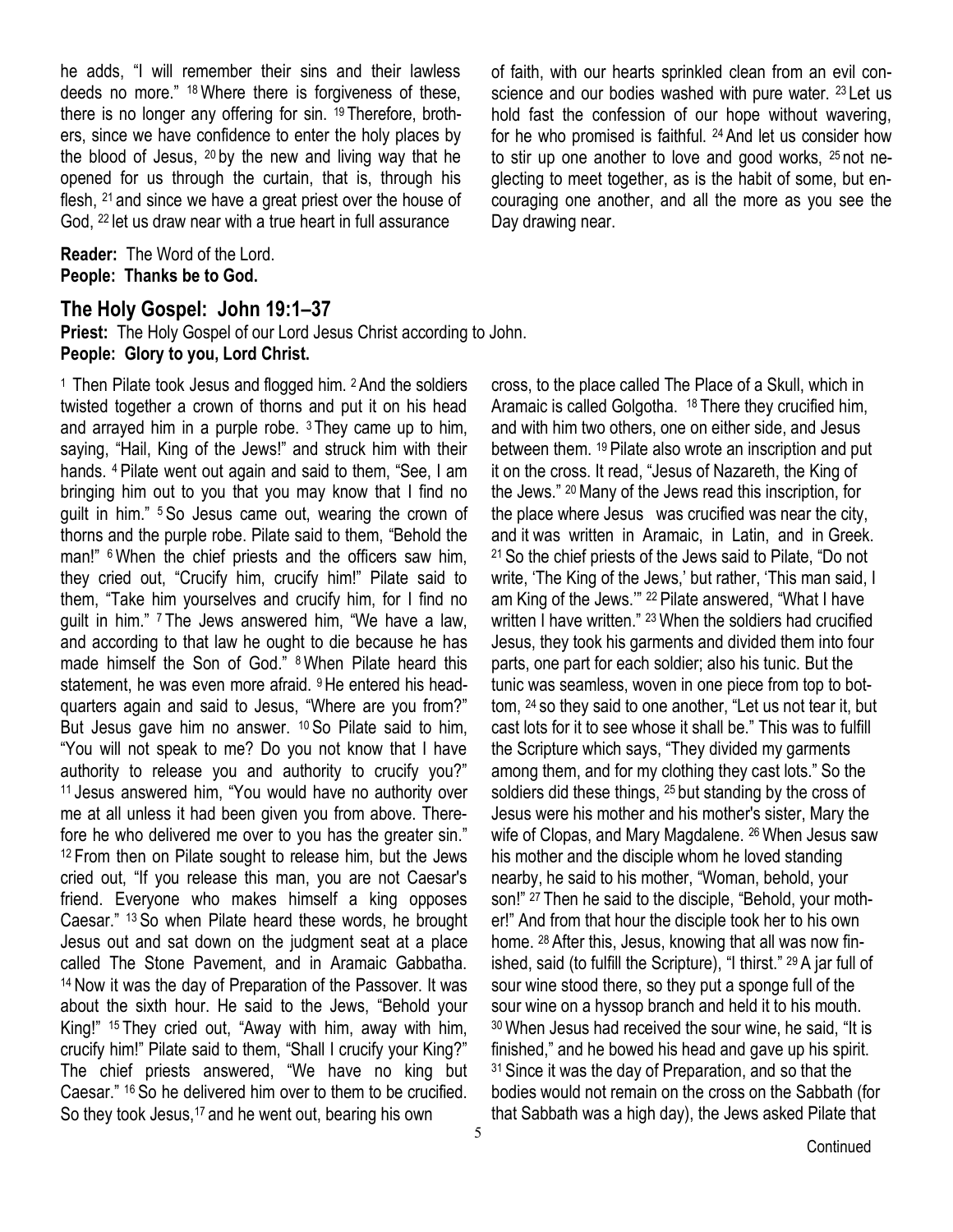their legs might be broken and that they might be taken away. <sup>32</sup> So the soldiers came and broke the legs of the first, and of the other who had been crucified with him. <sup>33</sup> But when they came to Jesus and saw that he was already dead, they did not break his legs. <sup>34</sup>But one of the soldiers pierced his side with a spear, and at once there came out blood and water. <sup>35</sup> He who saw it has borne

witness—his testimony is true, and he knows that he is telling the truth—that you also may believe. <sup>36</sup> For these things took place that the Scripture might be fulfilled: "Not one of his bones will be broken." <sup>37</sup> And again another Scripture says, "They will look on him whom they have pierced."

#### **Priest:** The Gospel of the Lord. **People: Praise to you, Lord Christ.**

*The people sit.*

### **The Homily: The Rev. Mike Moffitt**

*Following today's service, the homily will be available on the church website: www.lightofchristva.org*

#### **Solemn Collects**

*The people remain standing*

**Officiant:** Dear People of God: Our heavenly Father sent his Son into the world, not to condemn the world, but that the world through him might be saved; that all who believe in him might be delivered from the power of sin and death, and become heirs with him of everlasting life. We pray, therefore, for people everywhere according to their needs.

#### *The people kneel or sit in reverence.*

**Officiant:** Let us pray for the holy Church throughout the world: that the Lord our God may preserve her in unity, peace, and safety, bringing into divine subjection all powers and principalities; and that he may grant us to dwell in such peace and tranquility that we may show forth the glory of God. *Silence*

Almighty Father, we pray for your holy catholic Church. Fill it with all truth, in all truth, with all peace. Where it is corrupt, purify it; where it is in error, direct it; where in anything it is amiss, reform it; where it is right, strengthen it; where it is in want, provide for it; where it is divided, reunite it; for the sake of Jesus Christ your Son our Savior. **Amen.**

**Reader:** Let us pray for John our Bishop and for Foley our Archbishop: that the Lord our God, who has appointed them to these offices, may preserve them in health and safety for the governance of God's holy people. *Silence*

**Officiant:** Almighty and everlasting God, whose judgment upholds all things both in heaven and on earth: as you have appointed these your servants to be our bishops, so also defend them by your mercy against all adversities; that we, acknowledging you as the great Shepherd and Overseer of our souls, may so prosper by their care that we may bring forth the fruit of righteousness; through Jesus Christ our Lord. **Amen.**

**Reader:** Let us pray for all Bishops, Priests, and Deacons; and for all God's holy People. *Silence*

**Officiant:** Almighty and everlasting God, by whose Spirit the whole body of your faithful people is governed and sanctified: Receive our supplications and prayers which we offer before you for all members of your holy Church, that in their vocation and ministry they may truly and devoutly serve you; through our Lord and Savior Jesus Christ. **Amen.**

**Reader:** Let us pray for Joe our President, and for all in Civil Authority; that they, knowing whose ministers they are, may above all things seek God's honor and glory; and that we, remembering whose authority they bear, may faithfully and obediently honor them in accordance with God's holy Word.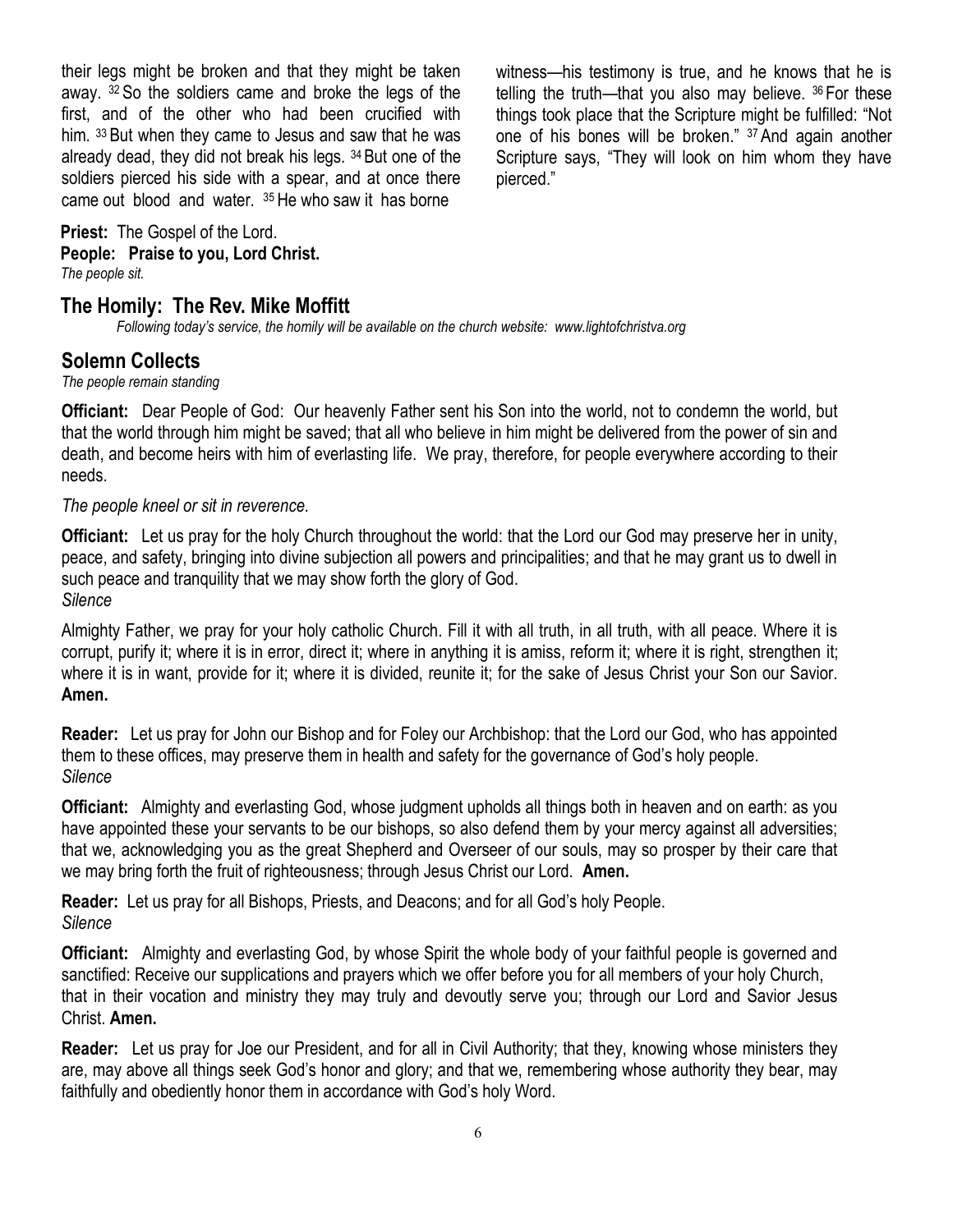**Officiant:** Almighty God, whose kingdom is everlasting and whose power is infinite: We commend our nation to your merciful care, that being guided by your Providence, we may dwell secure in your peace. Grant to our President, and to all in authority, wisdom and strength to know and do your will. Fill them with the love of truth and righteousness; and make them ever mindful of their calling to serve this people in your fear; through Jesus Christ our Lord. **Amen.**

**Reader:** Let us pray for those who are preparing for Holy Baptism: that the Lord our God may open their hearts to his grace and mercy; that by the washing of regeneration they may obtain the remission of all their sins, and be found faithful servants of our Lord Jesus Christ. *Silence*

**Officiant:** Almighty and everlasting God, you multiply your Church in every generation: Grant the gifts of faith and understanding to those being instructed in your holy Word; that being washed in the waters of baptism, they may be born again and numbered among your adopted children; through Jesus Christ our Lord. **Amen.**

**Reader:** Let us pray to God the Father Almighty, that he would cleanse the world from all evil; deliver it from pestilence and famine; set free those who are in captivity; restore the sick to health; and bring those who travel to a haven of safety. *Silence*

**Officiant:** Gracious God, the comfort of all who sorrow, the strength of all who suffer: Let the cry of those in misery and need come to you, that they may find your mercy present with them in all their afflictions; and give us, we pray, the strength to serve them for the sake of him who suffered for us, your Son Jesus Christ our Lord. **Amen.**

**Reader:** Let us pray for all who are in heresy or schism: that the Lord our God may deliver them from all false doctrine and restore them to the faith and unity of the one holy catholic and apostolic Church. *Silence*

**Officiant:** O God of truth and love, who desires not the death of sinners but rather that they should turn from their wickedness and live: Look with mercy on those who are deceived by the lies of the world, the flesh, and the devil; that the hearts of those who have gone astray may be restored to wisdom and return to the way of truth in the unity of your holy Church; through Jesus Christ our Lord. **Amen.**

**Reader:** Let us pray for the Jewish people: that the Lord our God may look graciously upon them, and that they may come to know Jesus as the Messiah, and as the Lord of all. *Silence*

**Officiant:** Almighty and everlasting God, you established your covenant with Abraham and his seed: Hear the prayers of your Church, that the people through whom you brought blessing to the world may also receive the blessing of salvation, through Jesus Christ our Lord. **Amen.**

**Reader:** Let us pray for all those who do not believe in Christ, that the Holy Spirit may enlighten them through his Word and bring them to salvation and assurance of eternal life. *Silence*

**Officiant:** Merciful God, creator of all the peoples of the earth and lover of souls: Have compassion on all who do not know you as you are revealed in your Son Jesus Christ; let your Gospel be preached with grace and power to those who have not heard it; turn the hearts of those who resist it; and bring home to your fold those who have gone astray; that there may be one flock under one Shepherd, Jesus Christ our Lord. **Amen.**

**Reader:** Let us commit ourselves to our God, and pray for the grace of a holy life, that, with all who have died in the peace of Christ, and those whose faith is known to God alone, we may be accounted worthy to enter into the fullness of the joy of our Lord, and receive the crown of life in the day of resurrection. *Silence*

7 made new, and that all things are being brought to their perfection by him through whom all things were made, your Son **Officiant:** O God of unchangeable power and eternal light: Look favorably on your whole Church, that wonderful and sacred mystery; by the effectual working of your providence, carry out in tranquility the plan of salvation; let the whole world see and know that things which were cast down are being raised up, and things which had grown old are being Jesus Christ our Lord.